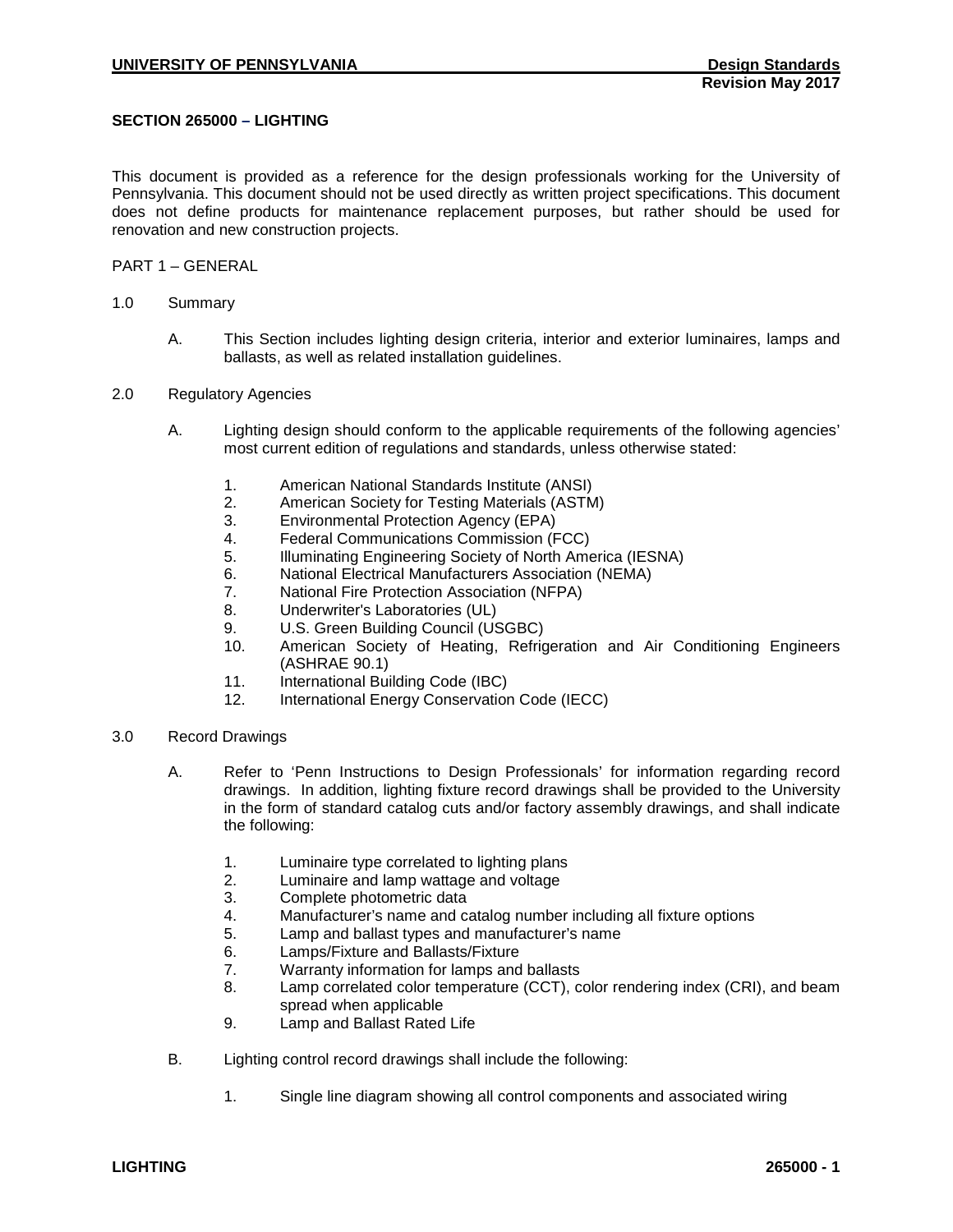- 2. Load schedule indicating circuit and zone number, light fixture types, lamp source, and load per circuit or zone
- 3. Catalog cut sheets of control system components<br>4 lighting control parrative describing control inte
- Lighting control narrative describing control intent for programmable lighting systems
- C. Full size manufacturer's drawings should be provided for custom designed light fixtures.

## 4.0 Substitutions

- A. Substitutions for light fixtures not specified in the Contract Documents shall be coordinated with the University Engineering Department.
- B. All fixture substitutions must be requested via a product substitution request in accordance with the Division 1 requirements of the contract. If substitutions are requested, the University is under no obligation to accept them.

# PART 2 - DESIGN CRITERIA

### 1.0 Design Guidelines

- A. Penn has developed interior lighting guidelines to direct design professionals toward standard solutions that meet the University of Pennsylvania's performance requirements. These guidelines provide guidance on preferred upgrade and new fixtures solutions including: relamping, retrofitting, retrofitting with kit and new fixtures. For upgrade solutions, a matrix is provided that defines currently installed lighting technologies and the appropriate lighting upgrade solution. For new fixture solutions, a matrix is provided that defines a space functional type (i.e. laboratory) and provides multiple new fixture solutions depending on room architecture, desired technology, general cost category and other performance parameters. These interior lighting guidelines can be accessed at the following link: [Penn Interior Lighting Guidelines for Lamps, Ballasts, Kits & Fixtures.](https://www.facilities.upenn.edu/sites/default/files/penn_interior_lighting_guideline_for_lamps_ballasts_kits_fixtures_-_10.02.2014.pdf)
- 2.0 Illuminance Levels
	- A. Penn recognizes the Illuminating Engineering Society of North America (IESNA) Lighting Handbook as a reference for recommended illuminance levels for various spaces. IESNA illuminance criteria for applicable spaces are listed in the tables below.
	- B. Lighting design for videoconferencing spaces should follow all guidelines described in the current version of the IESNA Design Guide DG-17 Fundamentals of Lighting for Videoconferencing.
	- C. The illuminance levels listed below are average horizontal values unless otherwise noted and shall be calculated at the work plane height appropriate to the space. For instance, the work plane of a Corridor is the floor and an Office work plane is desk height (approximately 30" above floor).
	- D. Illuminance levels listed should be calculated as average maintained values, using the appropriate light loss factor (LLF) for the room type, lamp, ballast, cleaning cycle and luminaire type.
	- E. Uniformity ratios if not listed below should be calculated to match current IESNA design guidelines for the specific areas. Footcandle levels shall be calculated at ground level.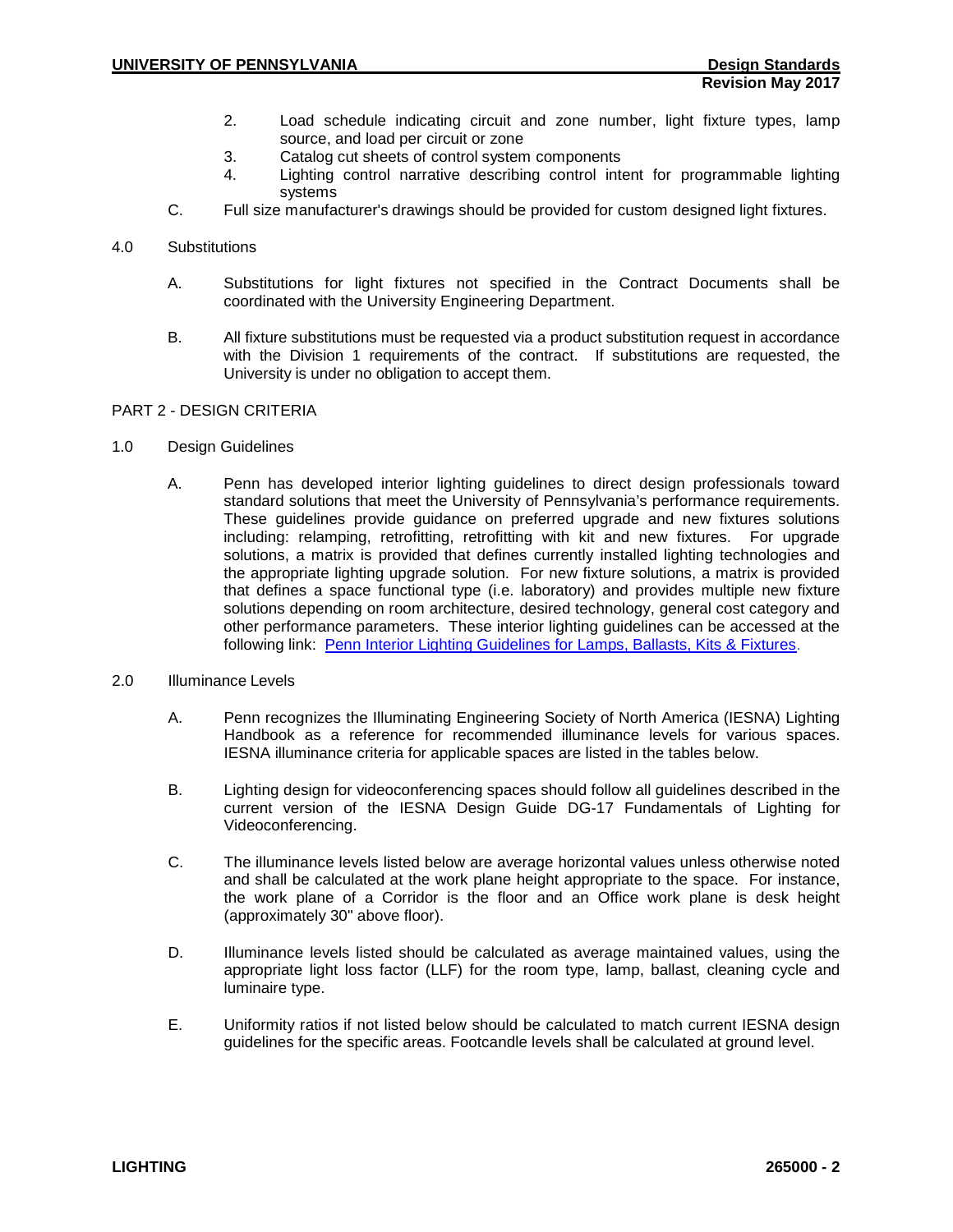| <b>Exterior Areas</b>   | Minimum<br>Horizontal<br>Illuminance Level<br>(Footcandles) | Vertical<br>Average<br>Illuminance Level<br>(Footcandles) | Maximum<br>Uniformity Ratio<br>(Maximum:<br>Minimum) |
|-------------------------|-------------------------------------------------------------|-----------------------------------------------------------|------------------------------------------------------|
| <b>Pedestrian Paths</b> | $0.5 f$ c                                                   | $0.5 f$ c                                                 | 15:1                                                 |
| Parking Lots            | $0.5 f$ c                                                   | $0.25$ fc                                                 | 15:1                                                 |
| <b>Parking Garages</b>  | $5.0 f$ c                                                   | $0.5 f$ c                                                 | 10:1                                                 |

<sup>1</sup><br>\_Measured at 5 feet above walking surface<br><sup>2</sup>

A higher light level is required at parking garage entrances and stairways.

| Academic Building Areas               | Illuminance<br>Level<br>(Footcandles) |  |
|---------------------------------------|---------------------------------------|--|
| <b>Art Studio</b>                     | 50 f                                  |  |
| <b>Auditoriums</b>                    | $30 - 50$ fc                          |  |
| <b>Circulation and Corridor Areas</b> | 10fc                                  |  |
| Classrooms                            | $30 - 50$ fc                          |  |
| Whiteboards                           | 5 fc vertical                         |  |
| Chalkboards                           | 50 fc vertical                        |  |
| Computer Lab                          | 30 fc                                 |  |
| <b>Conference Rooms</b>               | 3<br>$30 - 40$ fc                     |  |
| Environmental Rooms<br>Workspace      | $\overline{4}$<br>$50 - 60$ fc        |  |
| <b>Environmental Rooms - Storage</b>  | 15f                                   |  |
| File/Mail                             | $30 - 50$ fc                          |  |
| Laboratories                          | 4<br>$50 - 60$ fc                     |  |
| Libraries - General/Stacks            | 30 fc                                 |  |
| Libraries - Reading Rooms             | 50 fc                                 |  |
| Mechanical/Electrical rooms           | 20 f <sub>c</sub>                     |  |
| <b>Offices</b>                        | 4<br>$35 - 50$ fc                     |  |
| Restrooms                             | 15fc                                  |  |
| Storage areas                         | $15f$ c                               |  |
| 5<br><b>Theaters</b>                  | 30 fc                                 |  |
| 6<br><b>Museums</b>                   | 20 f <sub>c</sub>                     |  |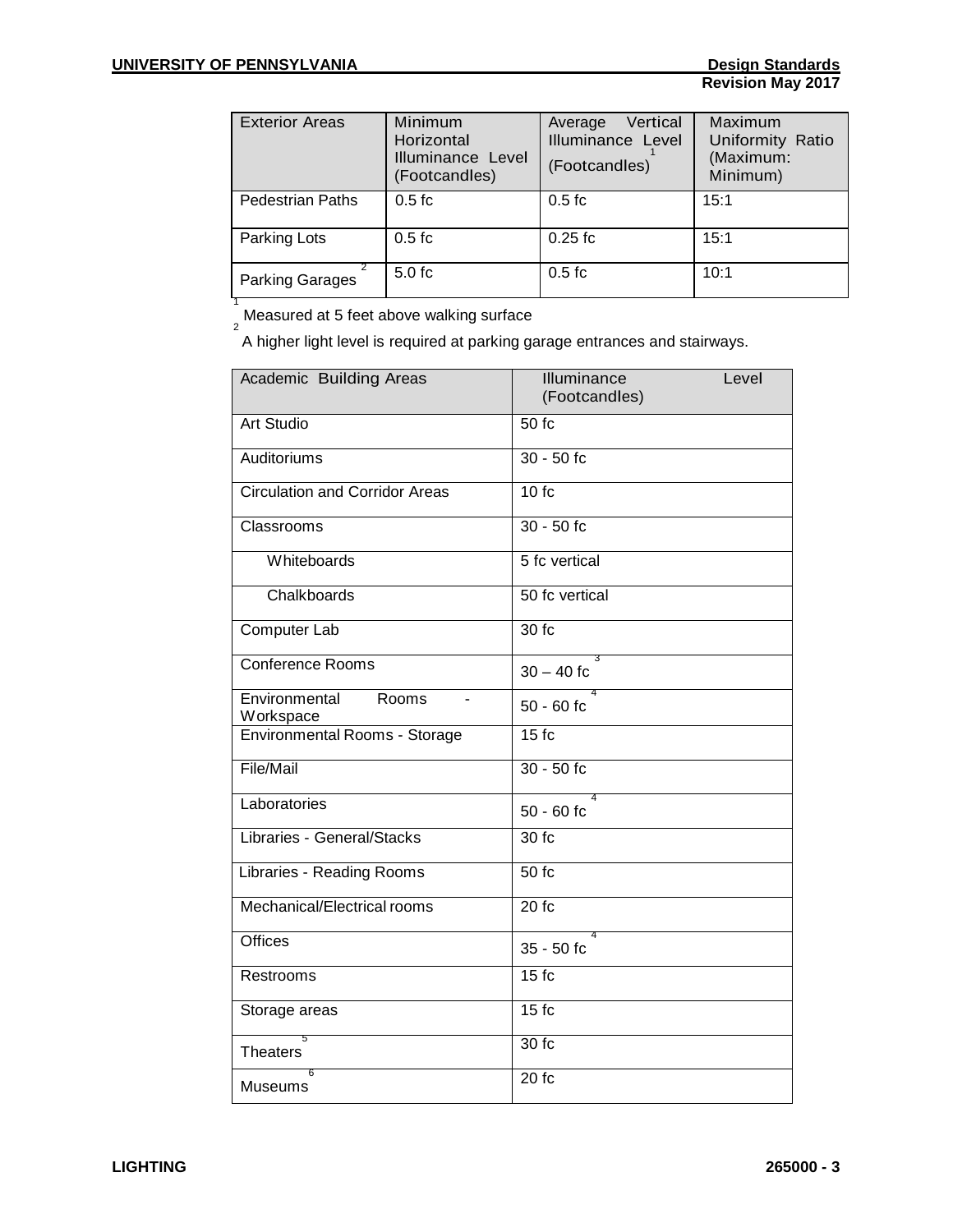3 Higher values may be required if the space is used for videoconferencing. Refer to Section 2.01.B.

On work plane, including task lighting.

On aisle, entrance and exit corridors as well as general work levels on stage. Theatrical lighting will be evaluated separately. <sup>6</sup>

On aisles, entrance and exit corridors. Exhibit lighting should be evaluated and located based on the needs and type of installation and be designed to meet IESNA recommendations based on the specific use and function of the exhibit.

| <b>Residential Building Areas</b> | Illuminance<br>Level<br>(Footcandles) |  |
|-----------------------------------|---------------------------------------|--|
| Hallways                          | 10fc                                  |  |
| Dining Areas                      | 20fc                                  |  |
| Dormitory Rooms - General         | 10fc                                  |  |
| Dormitory Rooms - Desk            | $30-50$ fc                            |  |
| Kitchens                          | 50fc                                  |  |
| Laundry Rooms                     | 30fc                                  |  |
| Lounges                           | 30 fc                                 |  |

Including task lighting

| <b>Athletic Facilities</b> | Minimum<br>Horizontal<br><b>Illuminance</b><br>Level<br>$\mathsf{R}$<br>(Footcandles) | Maximum Uniformity<br>(Maximum:<br>Ratio<br>Minimum) |
|----------------------------|---------------------------------------------------------------------------------------|------------------------------------------------------|
| Baseball                   |                                                                                       |                                                      |
| Infield                    | 100                                                                                   | 2.5:1                                                |
| Outfield                   | 70                                                                                    | 2.5:1                                                |
| Basketball (Indoor)        | 125 fc                                                                                | 1.7:1                                                |
| g<br>Football              | 100 fc                                                                                | 1.7:1                                                |
| Locker rooms               | 20fc                                                                                  | N/A                                                  |
| Soccer                     | 150 fc                                                                                | 2.5:1                                                |
| Tennis                     | 100 fc                                                                                | 2.5:1                                                |
| Track & Field              | 50 fc                                                                                 | 2.5:1                                                |
| <b>Training Facilities</b> | 50 fc                                                                                 | N/A                                                  |

8 Readings taken at 36" above ground unless otherwise noted.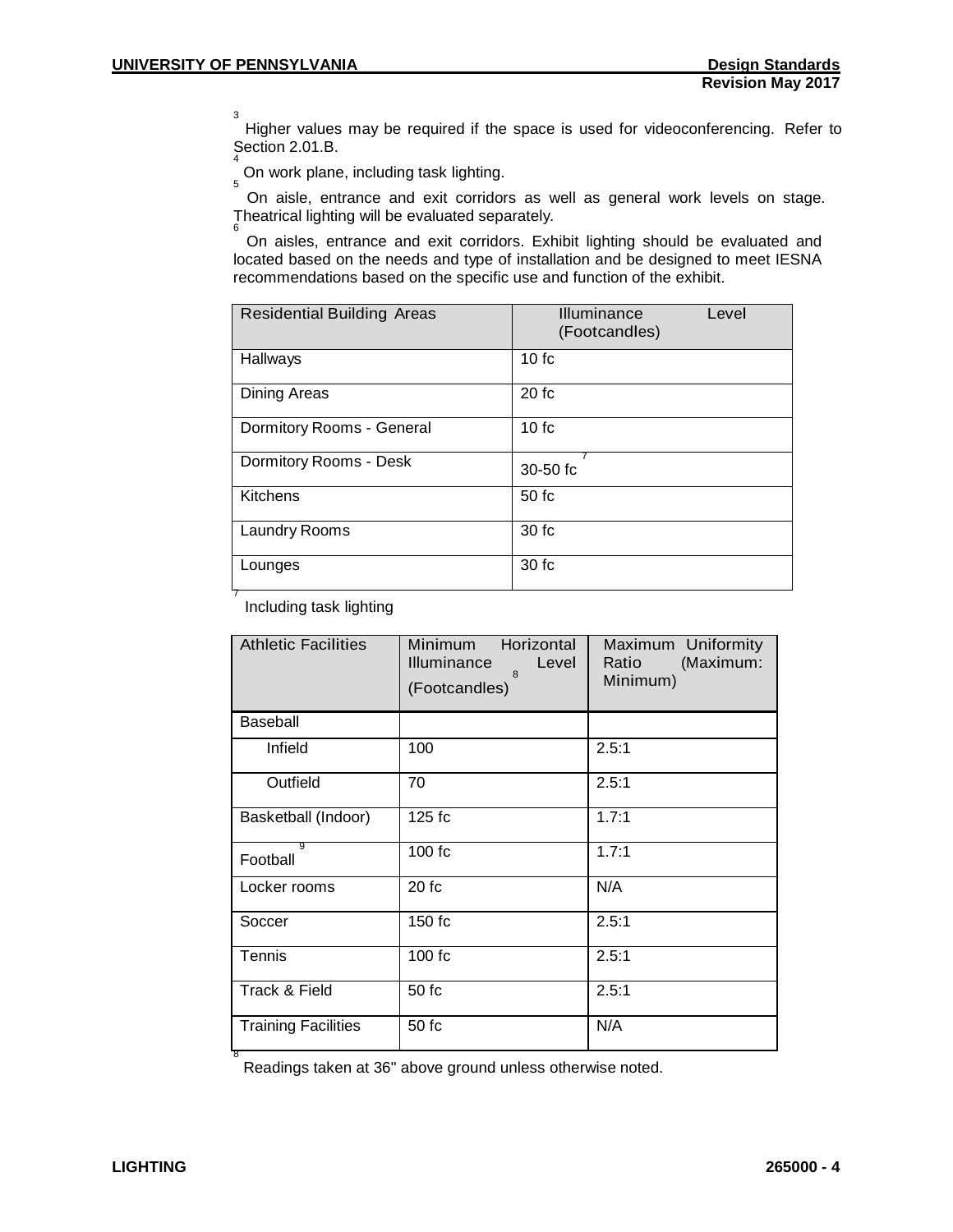9 Readings taken at grade.

- F. If sports and athletic facilities are require to be used for televised events, the lighting designed in these facilities must meet IESNA and NCAA guidelines based on the type of facility and the broadcast category. Consideration must be given to both horizontal and vertical illumination for all areas intended to be included in the televised event.
- G. Special and High Risk Use Areas such as wood shops, machine shops, work-shops should be designed to allow for both general lighting levels and elevated lighting levels where tasks are performed. Lighting positions should be coordinated with the location of equipment and levels should meet IESNA standards for the specific tasks performed in each area.
- 3.0 Energy Efficiency & Conservation
	- A. Lighting Power Density All interior spaces should comply with the Lighting Power Density (LPD) defined by the most current edition of IECC. LPD is expressed in terms of watts/square foot. Standards can be evaluated based on the "building method" or the "space-by-space method."
	- B. Building designs and fenestration shall be configured to provide the maximum advantage to daylight harvesting control schemes. Daylight harvesting control schemes shall be employed in all instances where the fenestration area of the room is equal to or exceeds 250 sq. ft.
- 4.0 Sustainable Design & Energy Conservation
	- A. The USGBC Leadership in Energy and Environmental Design (LEED) Building Rating System should be used as a guideline for project lighting design. The Rating System (New Construction, Commercial Interiors, Core & Shell, etc.) most appropriate to the project type should be followed.
		- 1. If the New Construction (NC) rating system is deemed most appropriate, reference in particular the following credit sections; however additional sections may apply.
			- a. Sustainable Sites Credit 8 Light Pollution
			- b. Energy & Atmosphere Prerequisite 2 Minimum Energy Performance
			- c. Energy & Atmosphere Credit 1 Optimize Energy Performance
			- d. Indoor Air Quality Credit 6.1 Controllability of Systems Lighting
			- e. Indoor Air Quality Credit 8.1,2 Daylighting & Views
	- B. Projects shall meet energy and control requirements outlined in the most currently adopted version of IECC or referenced in the LEED guidelines as described above.
	- C. The application of natural light is encouraged to minimize electric lighting requirements.
		- 1. Appropriate glare control must be provided on all windows and skylights. Automatic daylight harvesting (reducing electric lighting load when available daylight is sufficient for lighting requirements) is encouraged.
		- 2. Daylight harvesting utilizing continuous (i.e. not stepped) dimming should always be used in regularly occupied spaces, such as offices and classrooms, to prevent disruption to occupants. Daylight harvesting utilizing on/off switching is acceptable in transient spaces, such as lobbies, atriums, etc.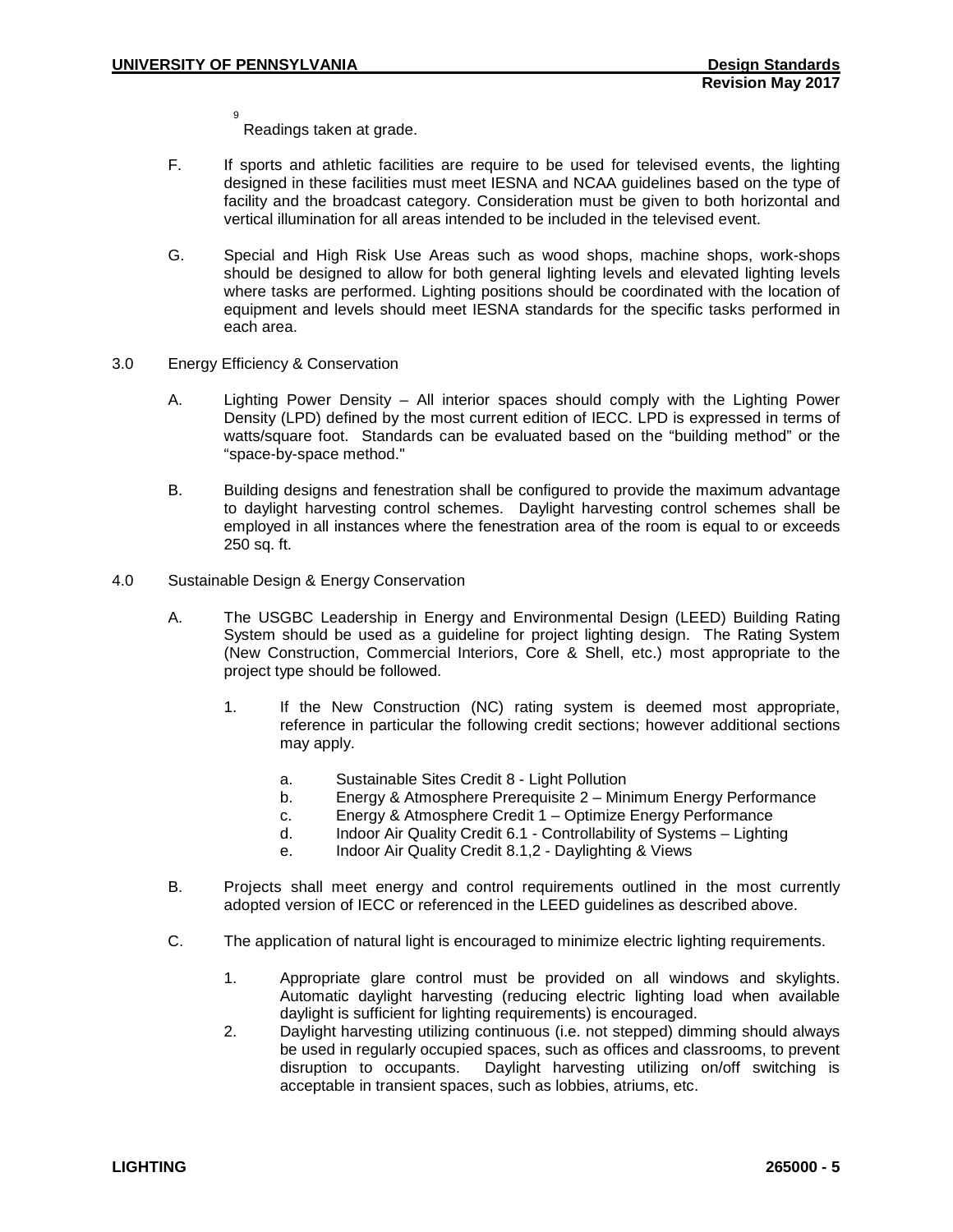- D. A lower general light level is recommended in office or other spaces where undercabinet or desk mounted adjustable task lighting is installed. Such that the net illumination level (as per above tables) is achieved as a result of combined room and task light sources. Task lighting fixtures should be separately controlled from general room lighting fixtures.
- E. High reflectance finishes are recommended for all ceiling and wall surfaces to minimize required energy usage.
- F. Lighting systems should be designed to achieve the above recommended illuminance levels while minimizing energy consumption.
- G. Locate interior and exterior luminaires to minimize light trespass and glare to adjoining properties.
- H. Lighting levels in unoccupied public spaces such as lobbies with exterior views or dorm room corridors must at a minimum meet emergency access and egress levels. Consideration should be given to include the illumination of selected walls and vertical surfaces to provide the appearance of occupancy while maintaining the reduced energy levels.

#### 5.0 Controls

- A. Penn has developed interior lighting control guidelines to direct design professionals toward control solutions that meet Penn performance requirements. For new control solutions, a working spreadsheet is provided with column filters which allow the user to define specific applications and see preferred control solutions. These interior lighting control guidelines can be accessed at the following link: Penn Interior Lighting Control [Guidelines](https://www.facilities.upenn.edu/sites/default/files/penn_interior_control_guidelines_-_12.31.2013.xlsx) and [Instructions for Use.](https://www.facilities.upenn.edu/sites/default/files/penn_interior_control_guidelines_instructions_for_use_-_12.31.2013.pdf)
- B. Penn requires that interior spaces meet the control requirements defined by the currently adopted version of IECC.
- C. Ceiling mounted occupancy sensors are preferred and should be used as a default approach to lighting control. Ceiling mounted sensor(s) should be placed in a space such that detection area(s) cover the entire space. When a corner or wall mounted occupancy sensor(s) is used it should be located on the "door wall" in the corner farthest from the door. Wall mounted occupancy sensors will be considered for small spaces pre-approved by University Engineering Department.
- D. Where applicable, occupancy sensors should be specified with isolated relays for future use by non-lighting systems (i.e. local HVAC VAV).
- E. Occupancy sensors shall be specified as the control method in all private offices, restrooms, classrooms, conference rooms, storage rooms and other enclosed areas of intermittent use.
	- 1. Override wall switches or dimmers should be incorporated in offices, conference rooms, and classrooms.
	- 2. Dual Technology (infrared and ultrasonic/microphonic) sensors should be used in all room applications.
	- 3. Follow manufacturer's recommendations for coverage specification and sensor placement.
	- 4. Wireless sensors are allowed when battery life meets or exceeds a 10-year rated life and provide a low battery indicator.
	- 5. No automatic lighting controls should be used in mechanical spaces with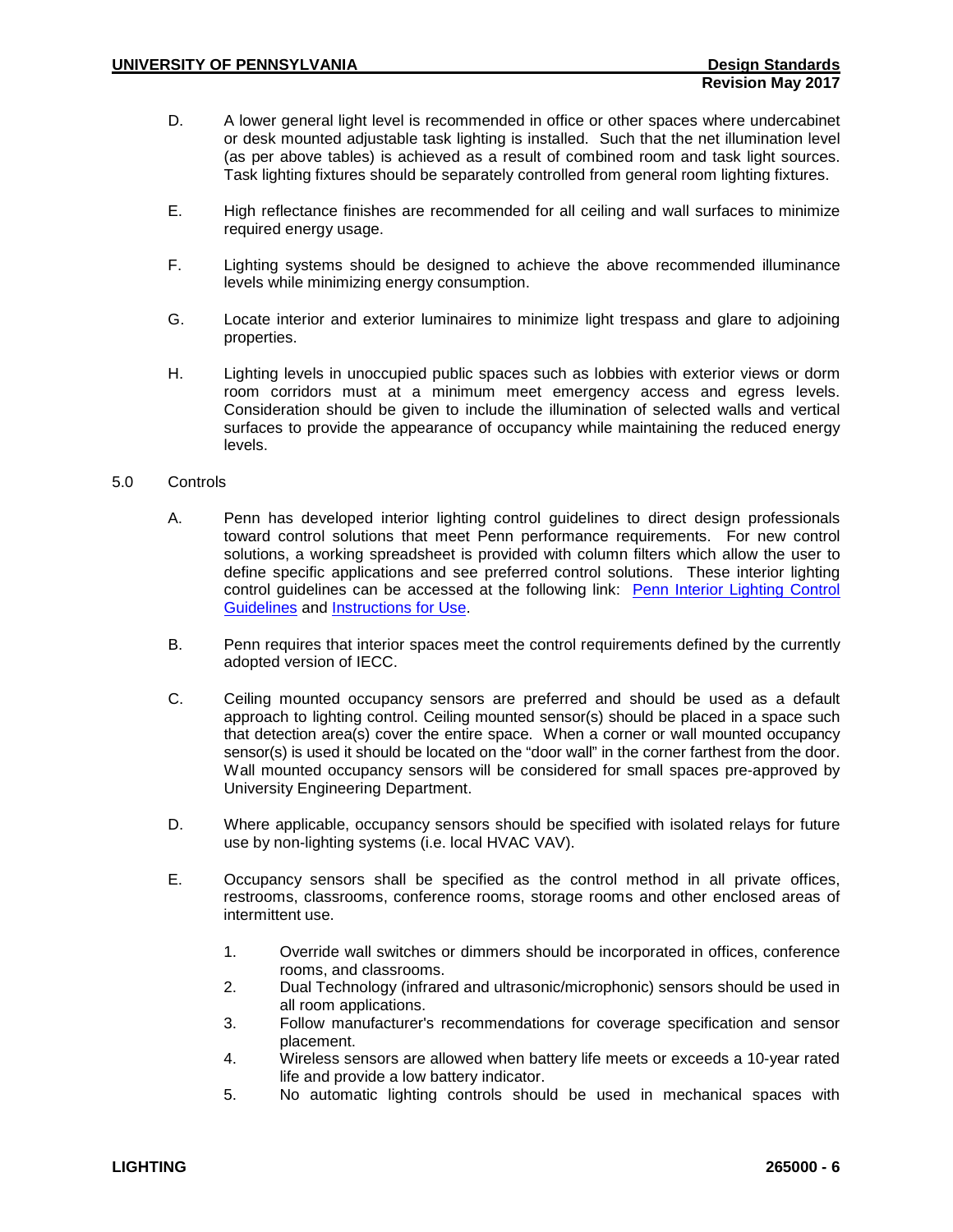electrical distribution equipment, motors, pumps, shop equipment or other devices that without appropriate light levels would create a safety hazard.

- F. Provide BAS or relay panel, photocell, or a combination of both for control of all exterior lighting except code-required egress lighting. Locate controls within electrical rooms. In new construction, supply time clock control with current transformers to provide feedback to central monitoring system at Operations Control Center (OCC) that fixtures are illuminated and drawing current.
- G. The location of switch pack relays located above ceilings should be identified with a discrete label on the ceiling tile or access panel directly below the unit.
- H. Where rooms are used for a variety of functions, provide multi-level switching, fixture zoning, or dimming to accommodate light level flexibility for occupants.
- I. MRI room lighting system shall be direct current (DC).
- J. Consider the design of load shedding for lighting controls in larger new construction to provide feedback to central monitoring system at OCC.
- K. Lighting control systems should be tested and calibrated by the Commissioning Agent for all projects.
- L. Interior lighting controlled by relay panels for code required automatic shut-off shall have local override switches located at exits, entrances and accessible to occupants.
- M. Programming of preset lighting control systems shall be coordinated with the University Engineering Department and building occupants. A record of the settings shall be provided to building occupants. Lighting specifications should provide manufacturer training to building facilities.
- N. Acceptable manufacturers shall be by the following manufactures or approved equal by University Engineering Department:
	- 1. Sensor Switch
	- 2. Hubbell<br>3. Wattstor
	- Wattstopper
	- 4. Eaton Controls (Cooper)
	- 5. Leviton
	- 6. Lutron

# PART 3 – PRODUCTS

- 1.0 Luminaires
	- A. Luminaires should be constructed and installed to allow easy access for luminaire maintenance. Lenses, reflectors, and connectors should be captive to fixture where practical.
	- B. Interior Lighting
		- 1. For linear applications, utilize fixtures with extra-long life T8 lamps and program start ballasts. With consideration to energy usage and maintainability, the University has determined that this is currently the most economical solution. While the University Guideline contains LED options, LED technology is only to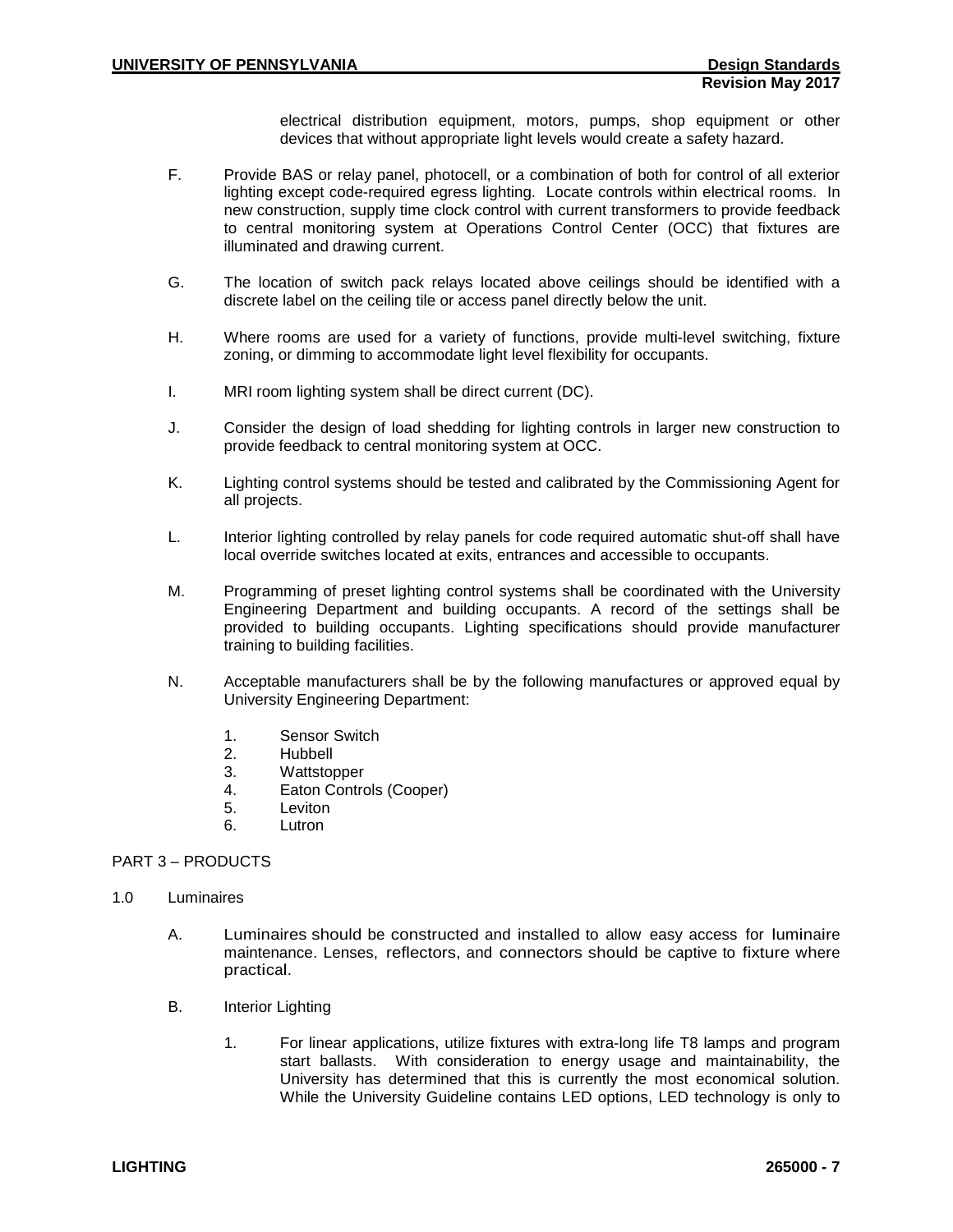be utilized in special applications with approval from the University Engineering Department. Fixture types previously specified with incandescent or compact fluorescent lamp sources (i.e. recessed downlights) should use dimmable LED light source. Penn prefers fixtures manufactured for incandescent lamps paired with LED replacement lamps meeting University standards later defined. In these instances the design professional must insure that the specified dimming control is proven to work with the specific LED replacement lamp utilized and for the quantity designed for a given switch circuit. Consideration should be given if replacement LED lamps are suitable in existing incandescent fixtures. Design professional should consult existing manufacturer for potential heat dissipation and LED lamp life issues. Penn Interior Lighting Guidelines for Lamps, Ballasts, Kits & Fixtures can be accessed at the following link: [Penn Interior Lighting](https://www.facilities.upenn.edu/sites/default/files/penn_interior_lighting_guideline_for_lamps_ballasts_kits_fixtures_-_10.02.2014.pdf)  [Guidelines for Lamps, Ballasts, Kits & Fixtures.](https://www.facilities.upenn.edu/sites/default/files/penn_interior_lighting_guideline_for_lamps_ballasts_kits_fixtures_-_10.02.2014.pdf)

- 2. Penn will consider acceptance of fixtures manufactured for incandescent lamps paired with LED replacement lamps meeting University standards later defined. In these instances the design professional must insure that the specified dimming control is proven to work with the specific LED lamp utilized and for the quantity designed for a given switch circuit.
- 3. Acceptable dimming protocols for non-incadescent relamp applications include 0- 10V for LED and 3-wire for fluoresceny lamps. DALI, DMX or other dimming protocols must be specifically requested or approved by University Engineering Department.
- 4. Mounting of luminaires above stairs and in locations that are higher than single floor ceiling heights shall be coordinated with the University Engineering Department to confirm access to the fixtures is possible with available maintenance equipment.
- 5. Luminaires must be hard-wired. Flexible cord (SJO) connecters are not acceptable. MC cable is permitted.
- 6. Where luminaires from manufacturer's standard product lines do not meet the requirements of the project or application, custom designed fixtures are acceptable with approval by the University provided they meet the following criteria:
	- a. The fixture shall utilize commonly available lamp types, preferably those used elsewhere on the project.
	- b. The entire fixture assembly must be listed by U.L. or other Nationally Recognized Testing Laboratory (NRTL) to U.L. standards.
	- c. The lamp and ballast must be easily accessible for maintenance without major disassembly of the fixture.
- 7. Where required, luminaires should have low iridescent reflectors, baffles, and louvers.
- 8. Adjustable luminaires shall be capable of being locked into position with a legible aiming angle for consistency between fixtures. These luminaires should have the ability to maintain focus position during lamp changes.
- 9. Luminaires shall bear U.L. label or other Nationally Recognized Testing Laboratory (NRTL) tested to U.L. standards.
- 10. Where luminaires utilize flat lenses, 100% UV stabilized virgin acrylic with minimum 0.125" thickness shall be specified. When lensed fixtures are specified in areas where the fixtures are subject to damage, polycarbonate lenses shall be specified in lieu of acrylic.
- 11. Luminaires with painted components should be painted after fabrication.<br>12. Specify luminaires utilizing linear fluorescent lamps. Compact fluorescen
- Specify luminaires utilizing linear fluorescent lamps. Compact fluorescent lamps are not acceptable.
- 13. Fixtures using linear fluorescent lamps and electronic ballasts should use lamps and ballasts specified in the lamps and ballasts section of this document.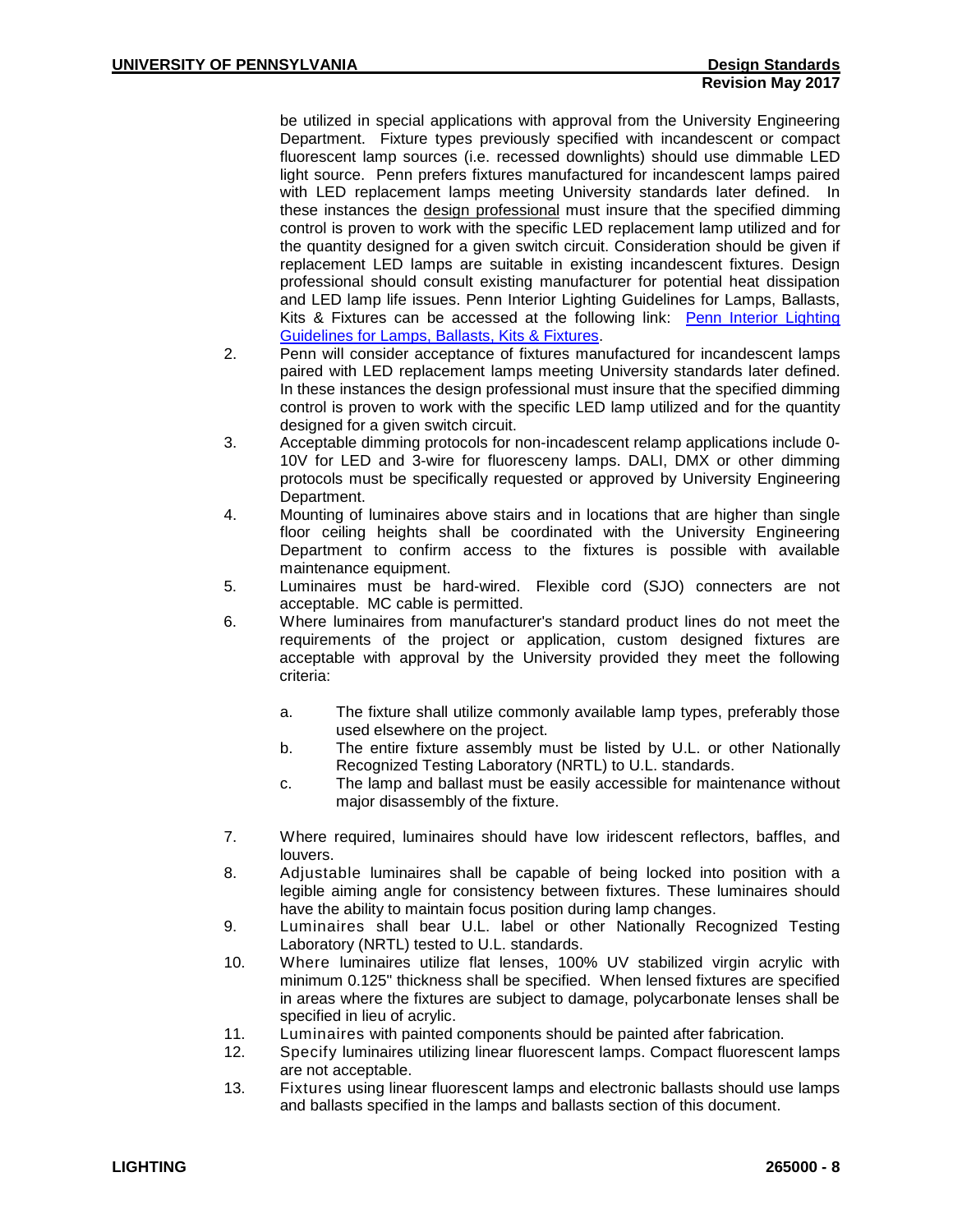- 14. Fixtures using LED technology should have the following performance specifications:
	- a. Consider LED sources based on durability, energy efficiency, and reduced maintenance. The use should be approved by the University Engineering Department prior to specification.
	- b. LED fixtures are to be provided by manufacturers with a minimum (8) years' experience and provide minimum (5) years warranty on all electrical parts.
	- c. LED components and fixtures shall comply with ANSI chromaticity standards, LM79 and IES LM-80 lumen maintenance testing standards.
	- d. Dimmable LEDs will utilize Constant Current Reduction or Pulse Width Modulation controls. The design professional is responsible for ensuring performance compatibility between specific LED fixtures and controls.
	- e. LED lighting systems with unmatched drivers and power supplies will not be considered.
	- f. Lumen packages sufficient to meet space design requirements including: maximum watts/square foot allowed by current energy codes adopted by the University of Pennsylvania, uniformity ratios no greater than 5:1 (excluding non-critical lighting locations) and minimum IESNA light levels for the applicable space type. The assumed Driver mA rating should be indicated when reporting initial delivered lumens of a specified fixture.
	- g. Lumen/watt efficacy performance greater than 80, assuming Lumens are measured as delivered lumens @ 35-degree Celcius multiplied by a 90% Light Loss Depreciation Factor and Watts are the total system watts of the fixture. Lumen/Watt performance meeting or exceeding 100 is the University's goal.
	- h. Rated life of 50,000 when lumens depreciated to 90% of initial rating using IESNA TM-21 testing methodology and data extrapolation. This is commonly referred to  $L_{90}$  rated life.
	- i. DLC certification recommended and preferred.
	- j. Color Rendering Index equal or greater than 80.
	- k. Correlated color temperature of 3,500K.
	- l. Design professionals are required to provide LED fixtures that are compatible with existing or newly specified dimming controls.
	- m. Any exceptions to the above specifications must be approved by University Engineering Department.
- C. Exterior Lighting
	- 1. Mission Statement: The University's primary mission for exterior lighting of the campus is to enhance safety. In the process, lighting should improve the appearance of the campus, be energy efficient, utilize long life sources to minimize maintenance and minimize light pollution. Lighting must be adaptable for future campus development and changing technologies and be responsive to input from campus users.
	- 2. All measures should be made to match existing campus standard lighting however LED lighting should be considered as the source for illumination of all new pathway and drive lane lighting.
	- 3. Exterior pathway light poles shall be either of the following existing fixtures. Any deviations must be pre-approved by the University Engineering Department.
		- a. Decorative exterior pole fixture with overall 12' tall dimension, pole with decorative aluminum base cover and traditional style luminaire, both with custom color finish. Post shall be tapered aluminum construction with 3" diameter top and 5" diameter base. Luminaire shall have Lexan diffuser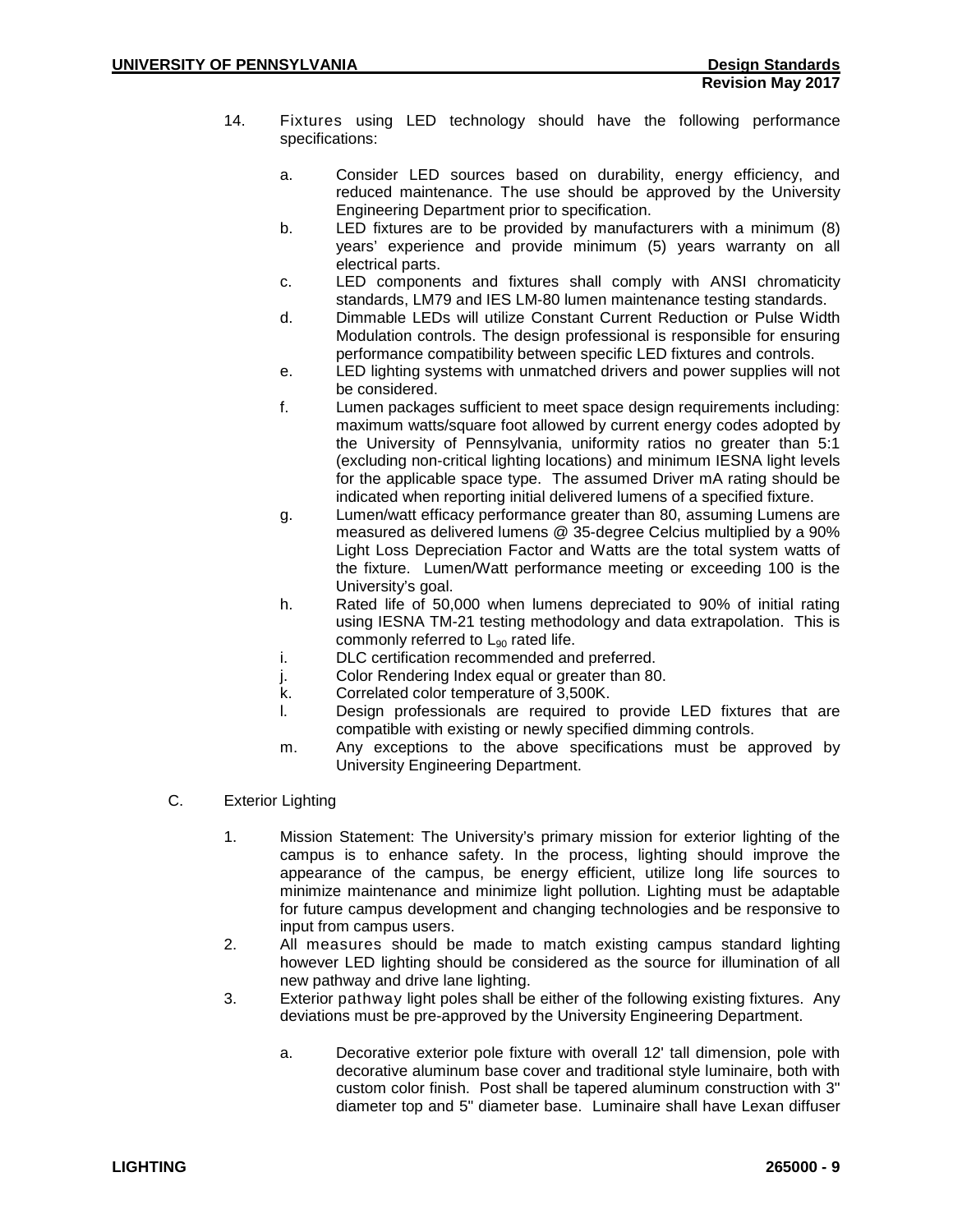and injection molded clear closer with specular reflectors. Lamp is 175 watt metal halide.

- (1) Catalog number: Street Lighting Corporation PLV/3-14MH 175 MODIFIED SPECIAL
- (2) Refer to following link for updated specifications: Penn Exterior [Pathway Pole and Fixture](http://www.facilities.upenn.edu/sites/default/files/pdfs/Penn%20Exterior%20Pathway%20Pole%20and%20Fixture%20Standards%20141008.pdf) Standards.
- b. Decorative exterior pole fixture with nominal 14' tall pole with decorative tapered base and traditional style luminaire. Post shall be aluminum construction with 4-1/4" diameter shaft with wiring access door within base and 3" by 3" round tenon. Luminaire shall be 18" diameter by 40- 1/2" tall with cast aluminum cage, roof, and finial, and clear textured acrylic globe and clear acrylic dome lens, and stainless steel hardware. Lamp is 150-watt metal halide with medium base. Luminaire and pole shall have a custom finish to match Rockwood Shutter Green, SW#2809.
	- (1) Catalog number: Antique Street Lamps, Philadelphia Series PX PD18 13-11 S4X FG-S AB4/11 CM PD28 S 150M MED ACT TB CDL L-6355A CM
	- (2) Refer to following link for updated specifications: [Penn Exterior](http://www.facilities.upenn.edu/sites/default/files/pdfs/Penn%20Exterior%20Pathway%20Pole%20and%20Fixture%20Standards%20141008.pdf)  [Pathway Pole and Fixture Standards.](http://www.facilities.upenn.edu/sites/default/files/pdfs/Penn%20Exterior%20Pathway%20Pole%20and%20Fixture%20Standards%20141008.pdf)
- c. All exterior pole fixtures (a. and b., above) shall utilize LED light source as per the following:
	- (1) Beacon Products Type V Indirect Retrofit Kit
	- (2) Refer to following link for updated specifications: Penn Exterior [Pathway Pole and Fixture Standards.](http://www.facilities.upenn.edu/sites/default/files/pdfs/Penn%20Exterior%20Pathway%20Pole%20and%20Fixture%20Standards%20141008.pdf)
- 4. Poles shall be spaced a maximum of thirty (30) feet on center.
- 5. Luminaires should be either located or specified to prevent possible damage from vandalism.
- 6. Exterior luminaires and poles shall have the ability to withstand wind speeds of 80 miles per hour.
- 7. Exterior wall packs and garage lighting, both new and replacement units, shall utilize LED lamping. Fixtures shall have superior glare control with lighting directed downward. Fixtures with light distribution above 90 degrees shall not be acceptable.
- 2.0 LAMPS
	- A. General
		- 1. Penn has developed Interior Lighting Guidelines which can be accessed at the following link: Penn Interior Lighting Guidelines for Lamps, Ballasts, Kits & [Fixtures.](https://www.facilities.upenn.edu/sites/default/files/penn_interior_lighting_guideline_for_lamps_ballasts_kits_fixtures_-_10.02.2014.pdf) Preferred lamps are defined in each section of these guidelines.
		- 2. The selection of luminaires should minimize the quantity of different lamp types utilized to the greatest extent possible.
		- 3. Incandescent lamps should not be used.<br>4. Mercury vapor, ceramic metal halide are
		- 4. Mercury vapor, ceramic metal halide and low pressure sodium lamps are not acceptable.
		- 5. T-12 fluorescent lamps are not acceptable.
		- 6. U-shaped fluorescent lamps are not acceptable.
		- 7. For renovation projects, the lamp specification must match that of adjacent areas.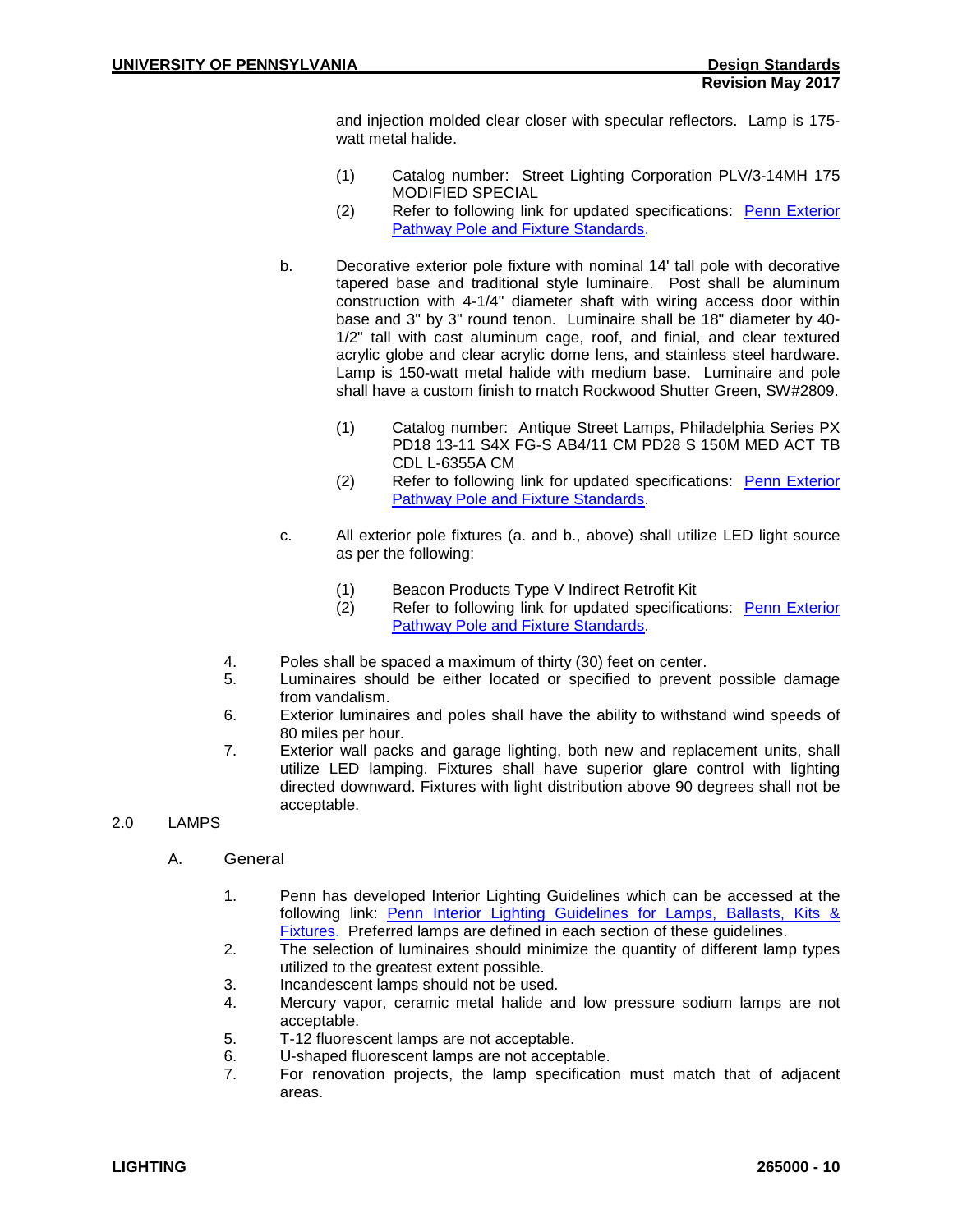- 8. All fluorescent lamps should be by:
	- a. Philips
	- b. GE
	- c. Osram Sylvania
- 9. Energy-saving linear fluorescent (eg Philips Energy Advantage) lamps should not be used in exterior low temperature or dimming applications, unless otherwise approved by ballast manufacturer.
- B. Linear Fluorescent Lamps
	- 1. T8 Linear Fluorescent Lamps:
		- a. 4-foot T8 Lamps:
			- (1) The following minimum lamp specifications must be met for each project and represented on submitted product specification sheets:
				- (a) Nominal Watts: 32- or 28-watt acceptable
					- i. 32-watt lamps should only be used when required for dimming applications
				- (b) Rated Life: 46,000 hours at 3 hours/start on program start ballast, or greater
				- (c) Warranty: 36 months or greater<br>(d) Color Rendering Index: 82 or ab
				- Color Rendering Index: 82 or above
				- (e) Color Temperature (CCT): 3500K
				- (f) Initial Lumens: 2,900 lumens (32-watt) or 2,600 lumens (28-watt), or greater
				- (g) Depreciation Rate: Less than 10% at 40% of rated life
				- (h) Mercury Content: TCLP compliant
				- (i) Approved Manufacturers: Philips, Osram Sylvania and **GE**
		- b. 3-foot T8 Lamps
			- (1) The following minimum lamp specifications must be met for each project and represented on submitted product specification sheets:
				- (a) Nominal Watts: 25-watt or 21-watt
				- (b) Rated Life: 36,000 hours at 3 hours/start on program start ballast, or greater
				- (c) Warranty: 24 months or greater
				- (d) Color Rendering Index: 82 or above
				- (e) Color Temperature (CCT): 3500K
				- $(f)$  Initial Lumens: 2,100 lumens (25-watt) or 1,800 lumens (21-watt), or greater
				- (g) Depreciation Rate: Less than 10% at 40% of rated life
				- (h) Mercury Content: TCLP compliant
				- (i) Approved Manufacturers: Philips, Osram Sylvania and **GE**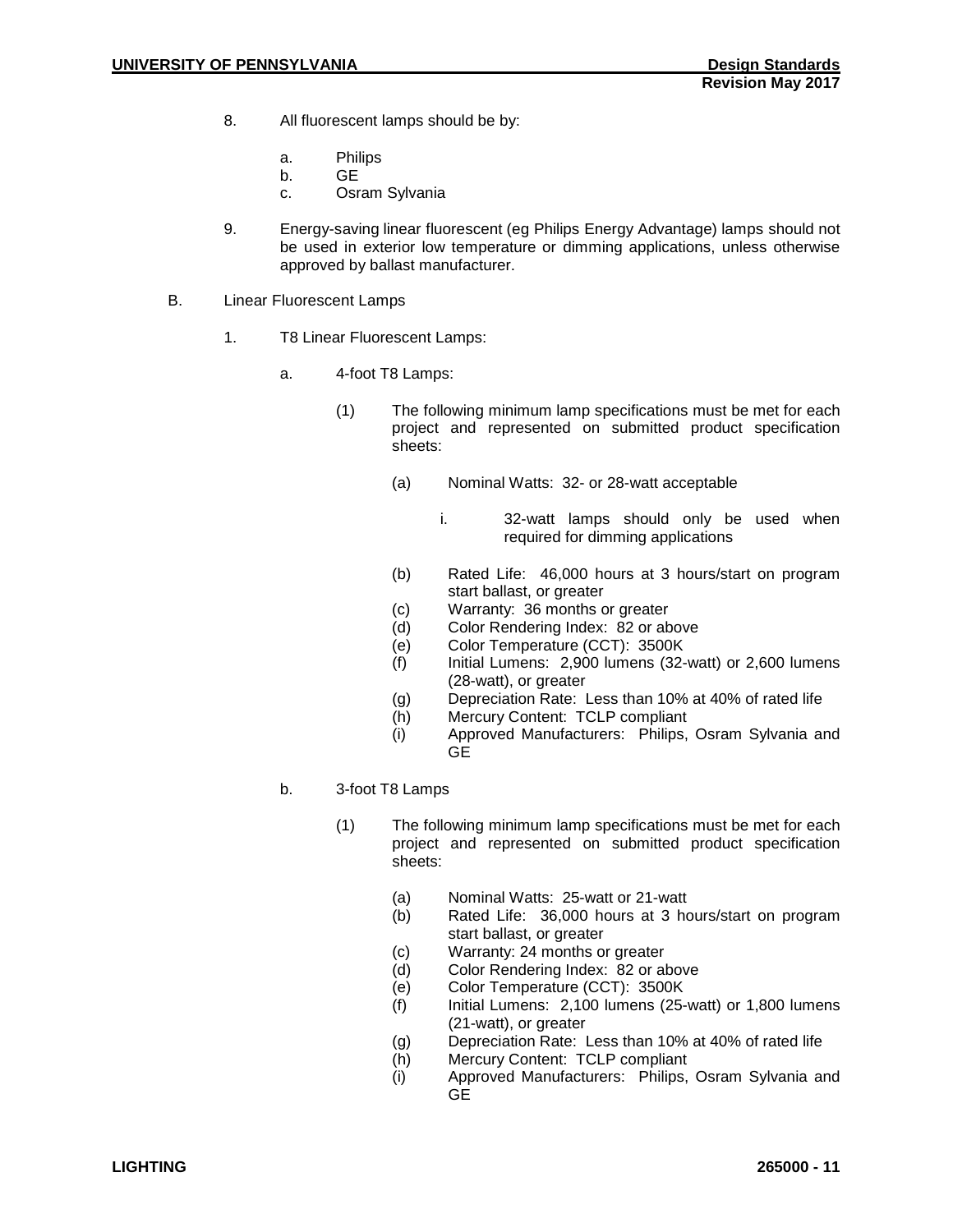- c. 2-foot T8 Lamps
	- (1) The following minimum lamp specifications must be met for each project and represented on submitted product specification sheets:
		- (a) Nominal Watts: 17-watt or 15-watt
		- (b) Rated Life: 36,000 hours at 3 hours/start on program start ballast, or greater
		- (c) Warranty: 24 months or greater
		- (d) Color Rendering Index: 82 or above
		- (e) Color Temperature (CCT): 3500K
		- $(f)$  Initial Lumens: 1,300 lumens (17-watt) or 1,100 lumens (55-watt), or greater
		- (g) Depreciation Rate: Less than 10% at 40% of rated life
		- (h) Mercury Content: TCLP compliant
		- (i) Approved Manufacturers: Philips, Osram Sylvania and GE
- d. T5 Linear Fluorescent Lamps
	- (1) T5 lamps are not preferred by the University. All attempts should be made to utilize fixtures with T8 lamps or LED technology. Fixtures using T5 lamps require approval from University Engineering Office.
	- (2) 4-foot T5 Lamps
		- (a) The following minimum lamp specifications must be met for each project and represented on submitted product specification sheets:
			- i. Nominal Watts: 28-watt or 25-watt
			- ii. Rated Life: 30,000 hours at 3 hours/start on program start ballast, or greater
			- iii. Warranty: 24 months or greater
			- iv. Color Rendering Index: 82 or above
			- v. Color Temperature (CCT): 3500K
			- vi. Initial Lumens: 2,900 lumens (28-watt) or 2,900 lumens (25-watt), or greater
			- vii. Depreciation Rate: Less than 10% at 40% of rated life
			-
			- viii. Mercury Content: TCLP compliant<br>
			ix. Approved Manufacturers: Philips, Osram Approved Manufacturers: Sylvania and GE
- e. 4-foot High Output T5 Lamps
	- (1) The following minimum lamp specifications must be met for each project and represented on submitted product specification sheets:
		- (a) Nominal Watts: 51-watt or 49-watt
		- (b) Rated Life: 30,000 hours at 3 hours/start on program start ballast, or greater
		- (c) Warranty: 24 months or greater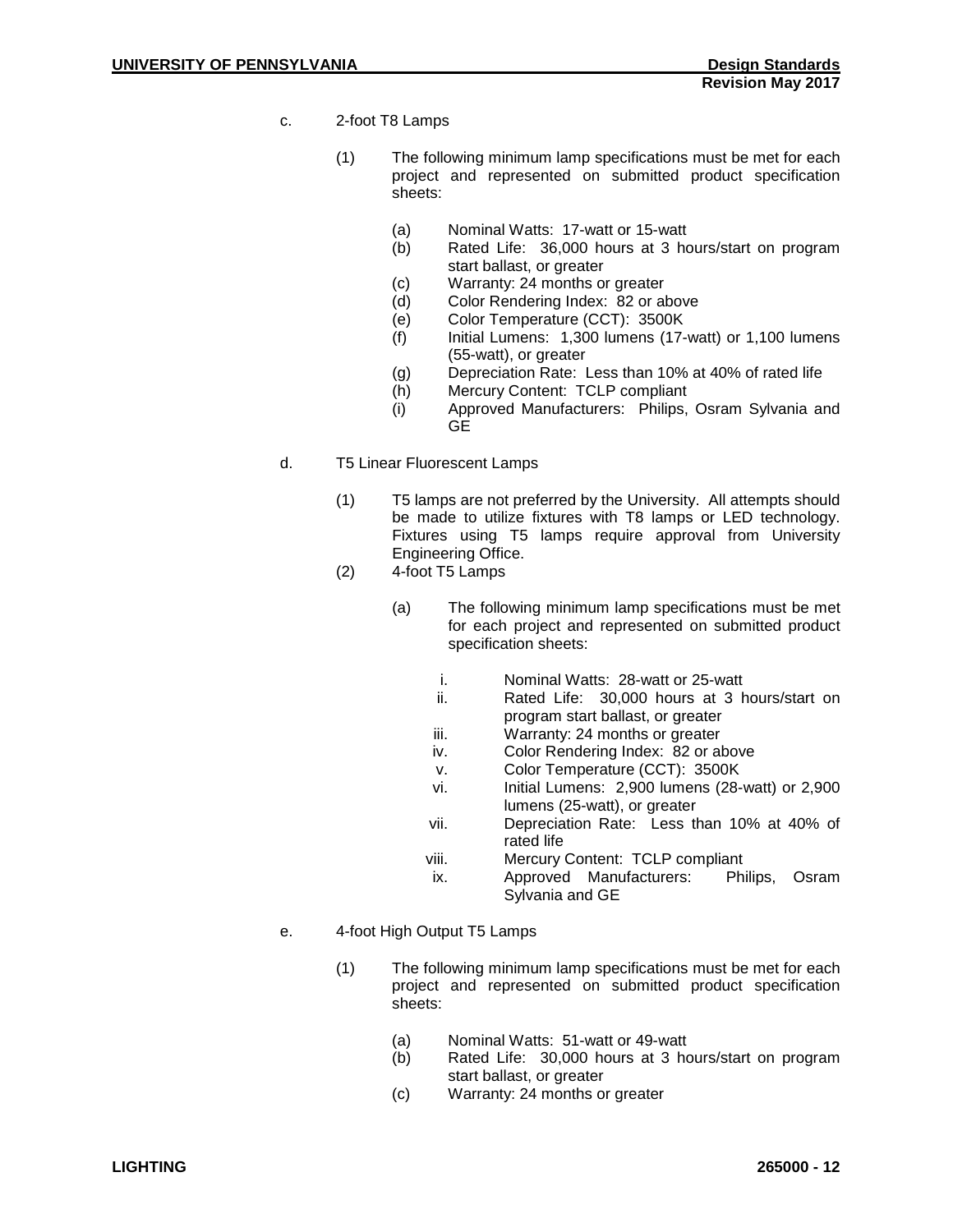- (d) Color Rendering Index: 82 or above
- (e) Color Temperature (CCT): 3500K
- $(f)$  Initial Lumens: 5,000 lumens (51-watt) or 5,000 lumens (49-watt), or greater
- (g) Depreciation Rate: Less than 10% at 40% of rated life
- (h) Mercury Content: TCLP compliant
- (i) Approved Manufacturers: Philips, Osram Sylvania and GE
- C. LED Replacement Lamps
	- 1. Consider LED sources based on durability, energy efficiency, and reduced maintenance. The use should be approved by the University Engineering Department prior to specification.
	- 2. LED lamps are to be provided by manufacturers with a minimum (8) years' experience and provide minimum (5) years warranty on all electrical parts.
	- 3. LED components and fixtures shall comply with ANSI chromaticity standards, LM79 and IES LM-80 lumen maintenance testing standards.
	- 4. Dimmable LED sources will utilize Constant Current Reduction or Pulse Width Modulation controls.
	- 5. Design professionals are required to provide LED lamps that are compatible with existing or newly specified dimming controls.
	- 6. LED lighting systems with unmatched drivers and power supplies will not be considered.
	- 7. DLC certification recommended and preferred.
	- 8. Design professionals are required to provide LED fixtures that are compatible with existing or newly specified dimming controls.
- 3.0 BALLASTS
	- A. General
		- 1. Penn has developed Interior Lighting Guidelines which can be accessed at the following link: [Penn Interior Lighting Guidelines for Lamps, Ballasts, Kits &](https://www.facilities.upenn.edu/sites/default/files/penn_interior_lighting_guideline_for_lamps_ballasts_kits_fixtures_-_10.02.2014.pdf)  [Fixtures.](https://www.facilities.upenn.edu/sites/default/files/penn_interior_lighting_guideline_for_lamps_ballasts_kits_fixtures_-_10.02.2014.pdf) Preferred ballasts are defined in these guidelines.
		- 2. All ballasts should have end-of-life protection.
		- 3. Utilize tandem wiring to avoid single-lamp ballasts.
		- 4. Ballasts used in fixtures mounted in an exterior location shall have a starting temperature of 0˚F.
	- B. Fluorescent
		- 1. NEMA Premium High Efficiency Electronic ballasts shall be specified for all nondimming fluorescent lamps.
		- 2. Fixed light output ballasts should use program-start technology with lamp sockets wired with parallel circuitry when available.
		- 3. Fluorescent ballasts should be listed UL Class P with a Sound Rating of A and a minimum power factor of 95.
		- 4. Confirm all dimming ballasts are compatible with the control systems operating them.
		- 5. Electronic fluorescent ballasts shall have a warranty for a minimum of five (5) years against defects in material or workmanship.
		- 6. Emergency battery and dimming ballasts for fluorescent lamps shall have a warranty for a minimum of three (3) years, against defects in material or workmanship.
		- 7. Dimming ballasts shall be capable of striking lamps at any light level without first flashing to full output.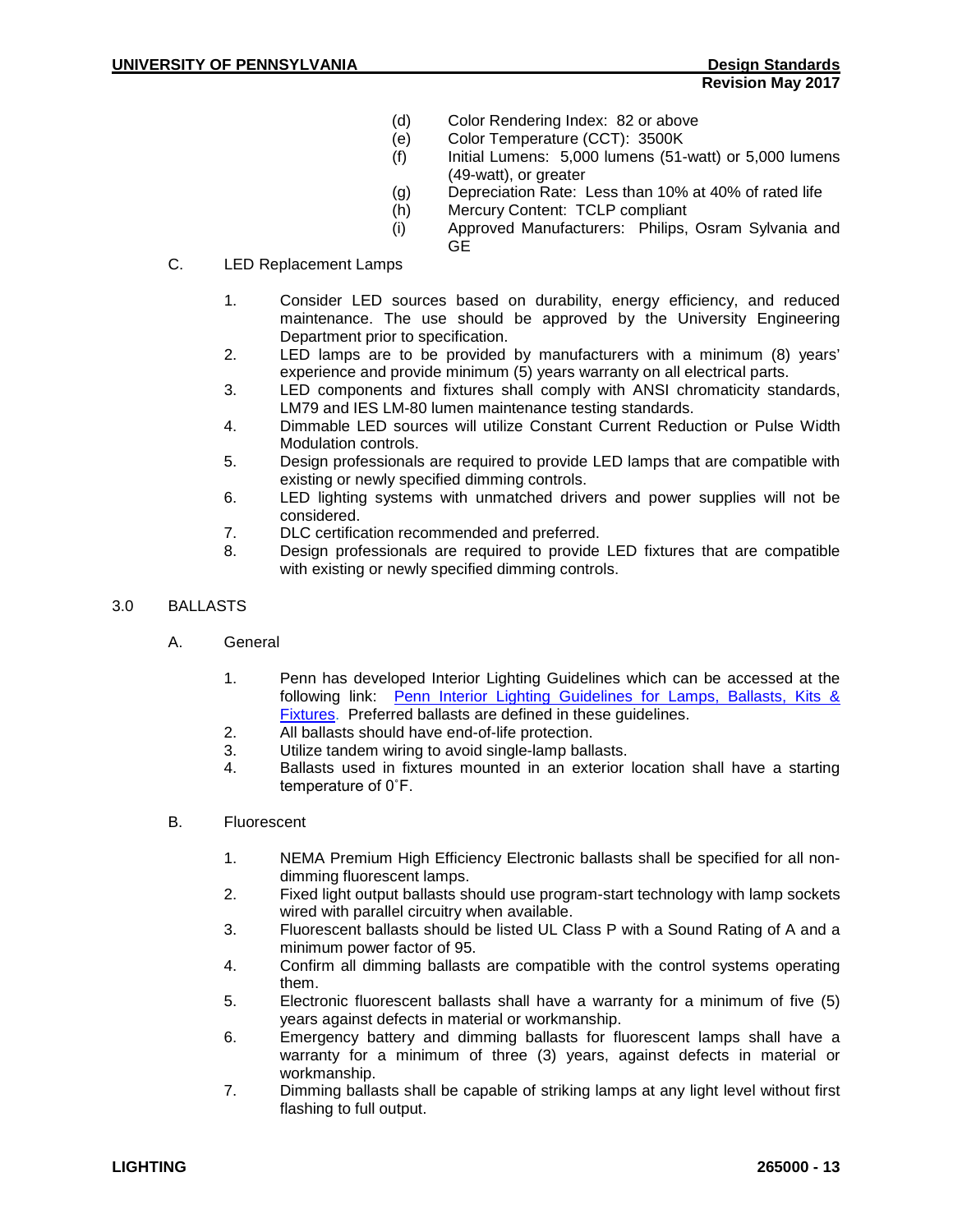- 8. Ballasts should have total harmonic current distortion of less than 10% unless determined that related inrush current would be detrimental to the control system.
- 9. Acceptable tubular fluorescent electronic ballasts manufacturers shall be:
	- a. Universal Lighting Technologies
	- b. Advance Transformer Co.
	- c. Osram Sylvania<br>d General Flectric
	- General Electric
- 10. Acceptable tubular fluorescent electronic dimming ballasts shall be:
	- a. Advance Transformer Co.
	- b. Universal Lighting Technologies
	- c. Osram Sylvania
	- d. General Electric
	- e. Lutron

### 4.0 RETROFIT KITS

- A. General
	- 1. Please reference Penn's Interior Lighting Standards (Retrofit Section) at the following link: [Penn Interior Lighting Guidelines for Lamps, Ballasts, Kits &](https://www.facilities.upenn.edu/sites/default/files/penn_interior_lighting_guideline_for_lamps_ballasts_kits_fixtures_-_10.02.2014.pdf)  **[Fixtures](https://www.facilities.upenn.edu/sites/default/files/penn_interior_lighting_guideline_for_lamps_ballasts_kits_fixtures_-_10.02.2014.pdf)**
	- 2. All fixtures considered for retrofit must meet the following conditions. Otherwise fixture must be replaced with new.
		- a. Fixture housings and fittings are in good condition free of corrosion, warping, mechanical or electrical defects.
		- b. Finish on fixtures should be in good appearance free of cracks, chips and defects. Exterior fixtures should maintain powder coat or exterior grade criteria with no parts exposed to corrosion.
		- c. Fixtures must maintain U.L. or other Nationally Recognized Testing Laboratory (NRTL) to U.L. standards.
	- 3. Retrofit components and parts must meet the following criteria:
		- a. Retrofitted electrical components must be U.L. listed or other Nationally Recognized Testing Laboratory (NRTL) to U.L. standards.
		- b. Components will be provided by manufacturers with a minimum 8 years' experience in the lighting and retrofit industry with local representation and factory support.
		- c. All components will have minimum 5 years warranty covering all defective parts and labor for installation.

### 5.0 EMERGENCY LIGHTING

- A. All emergency lighting shall be provided by a dedicated Emergency Lighting Inverter System or Emergency Generator. The use of Emergency Battery Ballasts installed in lighting fixtures should not be considered.
- B. Provide self-contained emergency lighting units in all generator, switchgear, ATS, and UPS rooms, regardless of whether or not generator power is available on the project.
- C. All new exit signs shall utilize LED lamping.